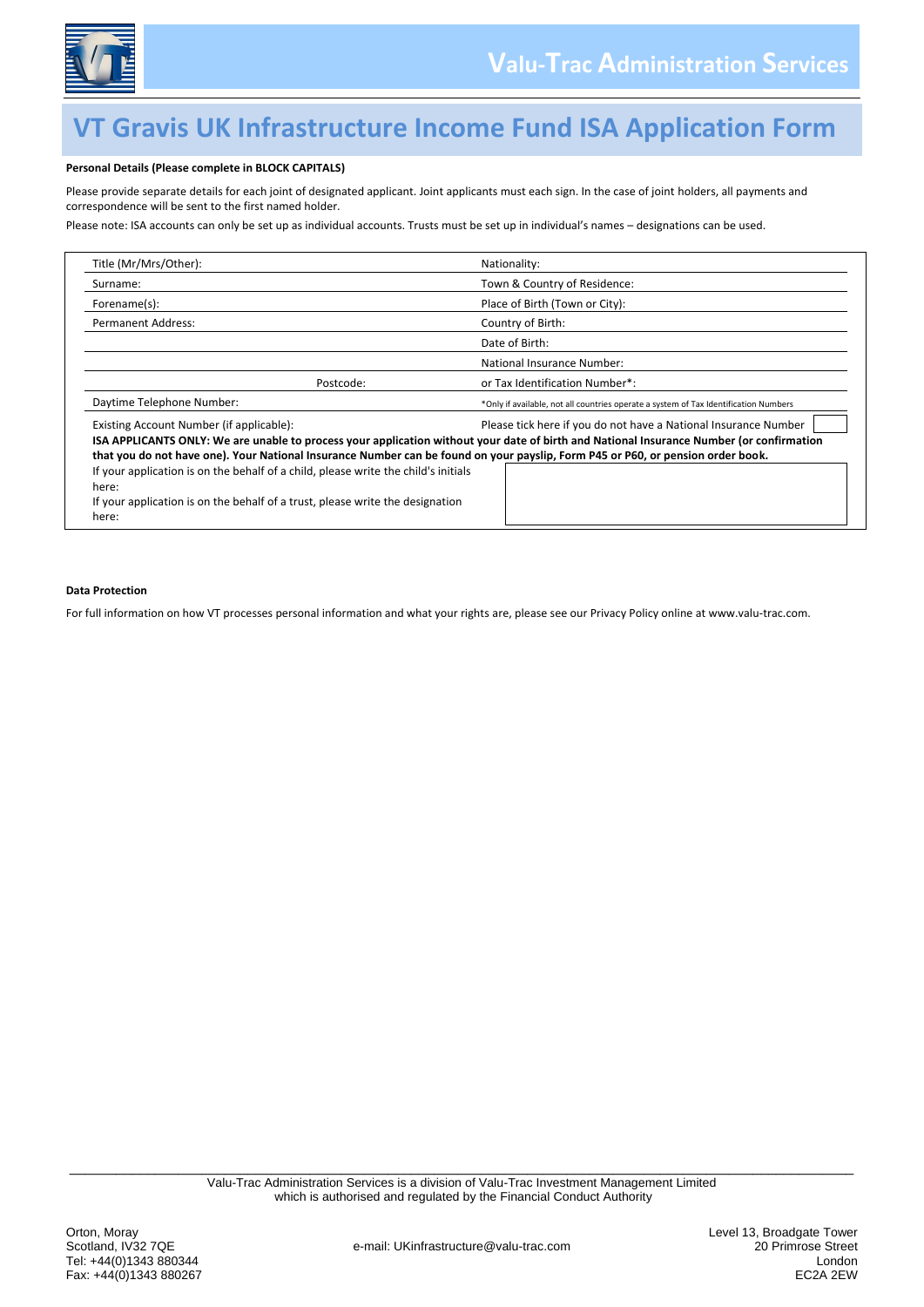

## **Investment Details**

For share class options please see the Share Class Options pages.

All investments must meet the minimum investment levels as specified in the Prospectus.

ISA – ISAs are subject to regulatory limitations as prescribed by the ISA Regulations. Please refer to the HM Revenue & Customs website for further details: [www.hmrc.gov.uk.](http://www.hmrc.gov.uk/)

ISA Transfers – all ISA transfers must include the appropriate transfer authority and authorisation and declaration.

Monthly savings applications should be accompanied by a cheque for your first instalment and the Standing Order authority. Cheques should be made payable to Valu-Trac Investment Management Limited ACD Dealing Account.

Payments to be in Pounds Sterling only.

Please note: This application when accepted will constitute a binding contract and be evidenced by the issue of a contract note or allocation letter. No other acknowledgement will be issued at the time of application and only in the event of a query will there be further communication.

Data Protection Act: We may send your details (including account/transaction details) to related third parties (including the investment manager and/or sponsor). If you do not wish to receive information on other products and/or services from related third parties, please tick the opt out box.

Declaration: To be completed by all applicants. Please note that ISA Accounts can only be set up as individual accounts. I/we confirm that I/we have received and read the information contained in this form and confirm that a copy of the Key Investor Information Document or Prospectus has been supplied to me/us. I/we request and authorise Valu-Trac Administration Services to act in accordance with my/our instructions.

Signature: No. 2016. [2016] Date:

| Please complete if you wish to                                                     | To the Manager         |  |  |                              |
|------------------------------------------------------------------------------------|------------------------|--|--|------------------------------|
| receive income payments<br>(not<br>available for regular savers)                   | Bank/Building Society: |  |  |                              |
| If an income option is taken, income                                               | Address:               |  |  |                              |
| will be distributed as per the fund(s)<br>payment dates. The income will be        |                        |  |  |                              |
| paid directly to your account by<br>Postcode:<br>BACS. (Income is not available in |                        |  |  |                              |
|                                                                                    |                        |  |  | accumulation share classes.) |
| If you do not indicate that you want                                               |                        |  |  |                              |
| an income paid out to you, we will                                                 |                        |  |  |                              |
| automatically reinvest your income<br>by purchasing additional shares for          | Account Number:        |  |  |                              |
| you.                                                                               |                        |  |  |                              |
|                                                                                    | Sort Code:             |  |  |                              |

If you have any queries please phone +44(0) 134 388 0344. For your protection telephone calls are recorded.

Please send the completed form together, to: **Valu-Trac Administration Services, Orton, Fochabers, Moray, Scotland, IV32 7QE**

\_\_\_\_\_\_\_\_\_\_\_\_\_\_\_\_\_\_\_\_\_\_\_\_\_\_\_\_\_\_\_\_\_\_\_\_\_\_\_\_\_\_\_\_\_\_\_\_\_\_\_\_\_\_\_\_\_\_\_\_\_\_\_\_\_\_\_\_\_\_\_\_\_\_\_\_\_\_\_\_\_\_\_\_\_\_\_\_\_\_\_\_\_\_\_\_\_\_\_\_\_ Valu-Trac Administration Services is a division of Valu-Trac Investment Management Limited which is authorised and regulated by the Financial Conduct Authority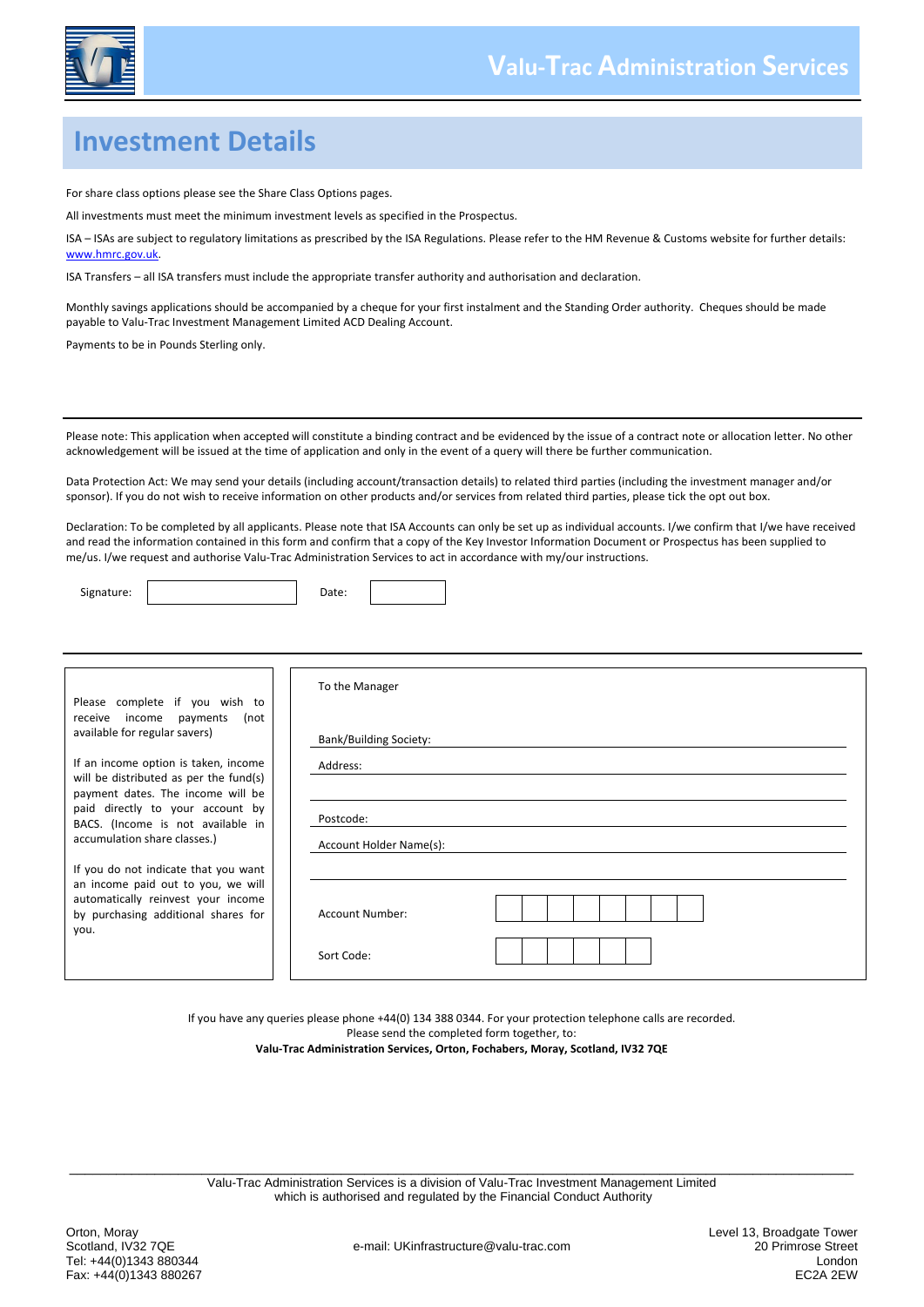

# **Share Class Options**



|                                                   |                                       | Amount or Percentage                  |                          | Amount or Percentage     |
|---------------------------------------------------|---------------------------------------|---------------------------------------|--------------------------|--------------------------|
| VT Gravis UK Infrastructure<br><b>Income Fund</b> | Class C<br><b>Accumulation Shares</b> | Class C<br><b>Accumulation Shares</b> | Class C<br>Income Shares | Class C<br>Income Shares |
| <b>Investment Amount</b><br>Lump<br>Sum           |                                       | %                                     |                          | %                        |
| Investment Amount Regular                         |                                       | Per month                             |                          | Per month                |

All minimum amounts per the Prospectus can be waived at the discretion of the ACD

### NOTE:

There are two types of ISA investment:

- o **Stocks and Shares ISA**: this gives you the chance to invest your money in equities, bonds or commercial property without paying personal tax on any returns you might make.
- o **Cash ISA**: this is like a normal deposit account except that you pay no tax on the interest you earn.

The ISA limit for **2019/20 is currently £20,000**. You can invest the full amount into a stocks and shares ISA.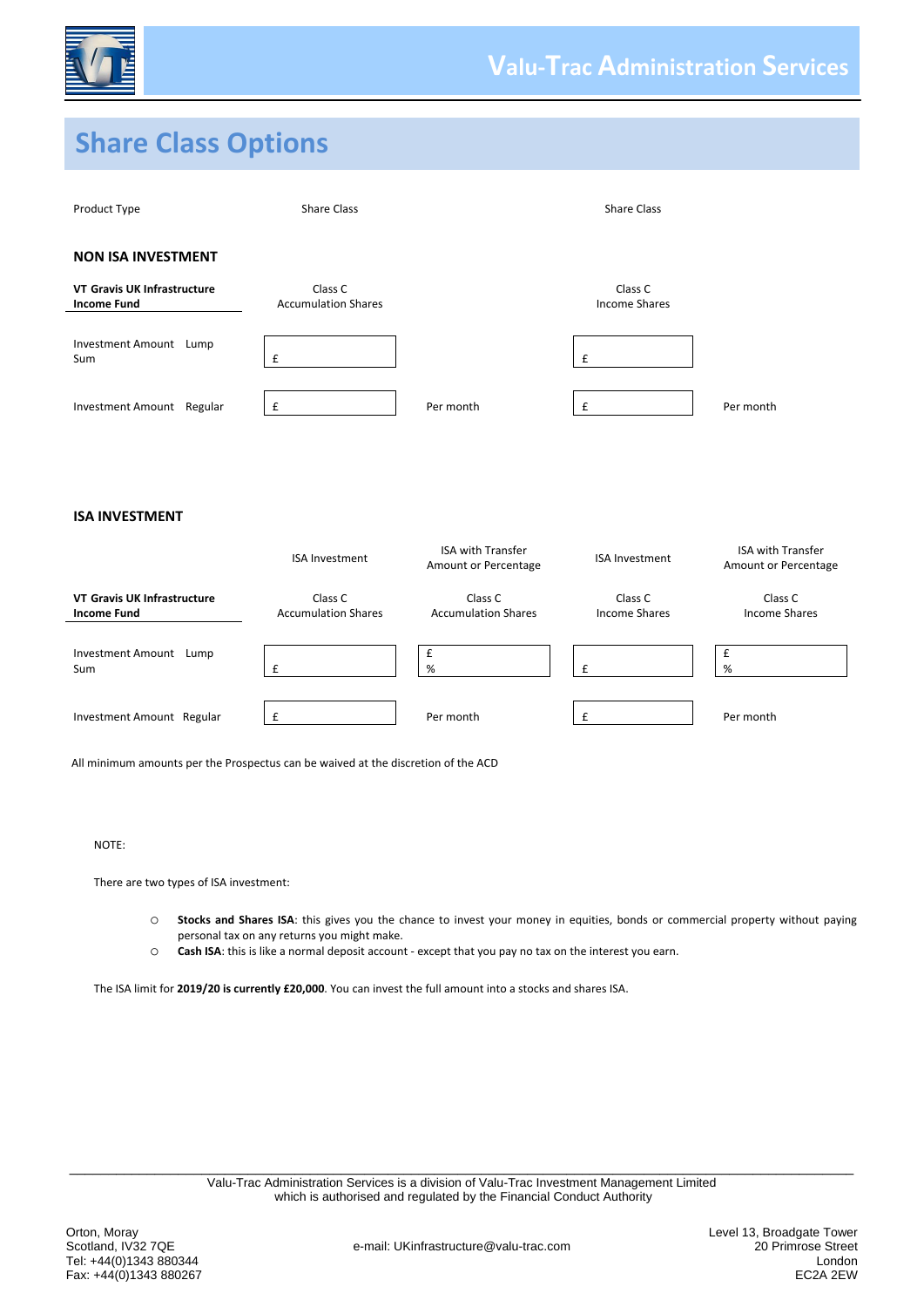

## **ISA Application & Declaration**

I apply to subscribe to a stocks and shares ISA for the tax year 2019 / 2020 and each subsequent year until further notice.

I declare that:

- all subscriptions made, and to be made, belong to me;
- I am 18 years of age or over;
- I have not subscribed, and will not subscribe, more than the overall subscription limit in total to a cash ISA and a stocks and shares ISA in the same tax year;
- I have not subscribed, and will not subscribe, to another stocks and shares ISA in the same tax year that I subscribe to this stocks and shares ISA;
- $\bullet$ I am resident and ordinarily resident in the United Kingdom for tax purposes or, if not so resident, either perform duties which, by virtue of Section28 of Income Tax (Earnings & Pensions) Act 2003 (Crown employees serving overseas), are treated as being performed in the United Kingdom, or I am married to, or in a civil partnership with, a person who performs such duties. I will inform Valu-Trac Administration Services if I cease to be so resident and ordinarily resident or to perform such duties or be married to, or in a civil partnership with, a person who performs such duties;
- the information I have given is correct to the best of my knowledge and belief. I will inform Valu-Trac Administration Services if any information provided in this ISA Application and Declaration changes;
- I acknowledge the Additional Investor Information and I agree to the Terms and Conditions set out in this document which forms a legal contract  $\bullet$ binding on me. I accept that they may be varied at Valu-Trac Administration Services' discretion, as provided herein;
- I have received and read the Key Investor Information Document that has been provided to me; and
- I agree that if I invest in a monthly savings plan (regular monthly payments), the amount(s) indicated will be deducted each month until further notice

I authorise Valu-Trac Administration Services:

- to control my cash subscription, ISA investments, interest, dividends and any other rights or proceeds in respect of those investments and any other cash; and
- to make on my behalf any claims to relief from tax in respect of ISA investments.

| Full Name: |  |
|------------|--|
| Signature: |  |
| Date:      |  |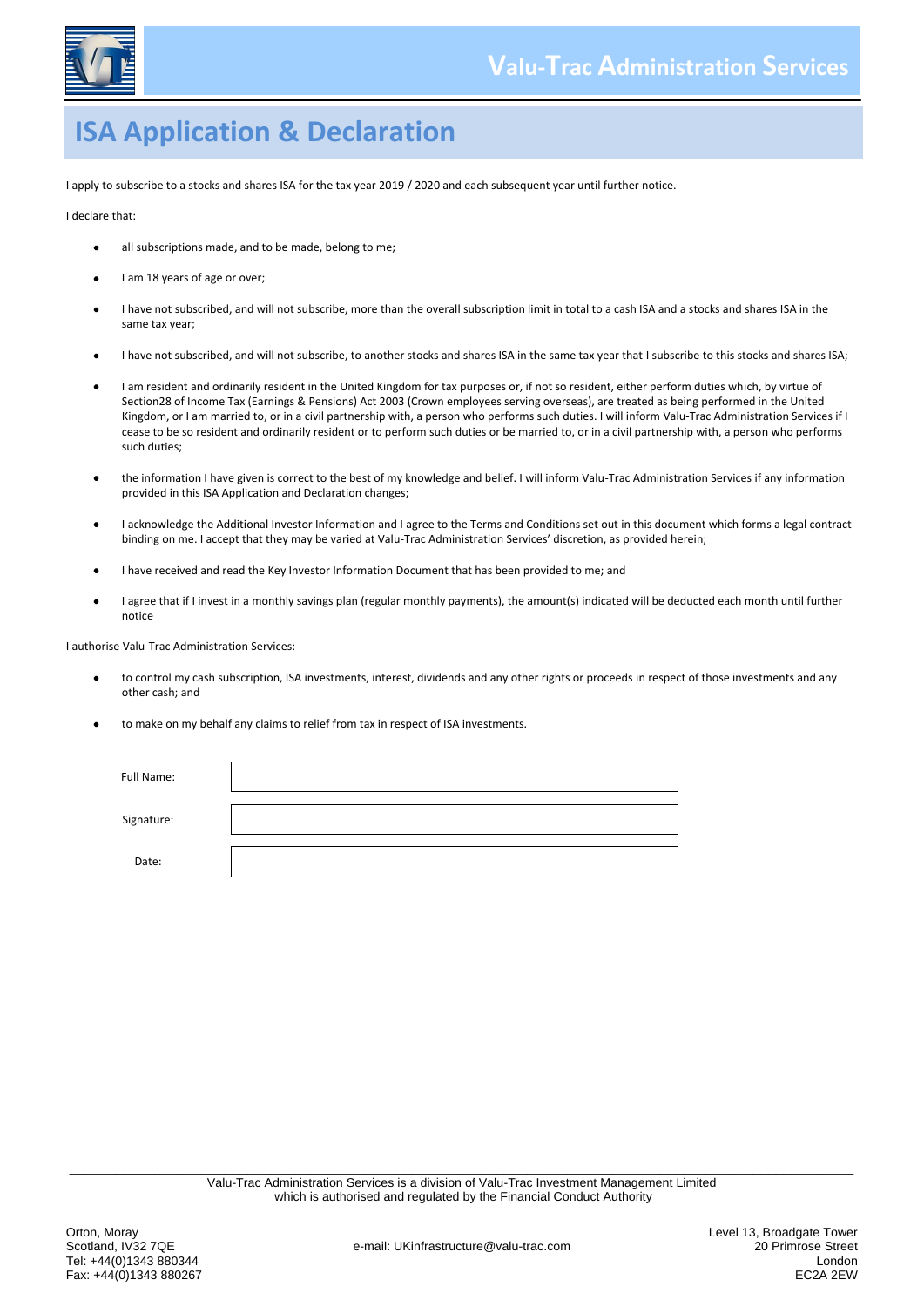

# **ISA Transfer Declaration & Authorisation**

I agree that:

(i) this application is subject to acceptance by the current ISA Manager;

(ii) I will inform you of any changes in my circumstances;

(iii) I acknowledge the Additional Investor Information and I agree to the Terms and Conditions set out in this document which form a legal contract binding on me. I accept that they may be varied at Valu-Trac Administration Services' discretion, as provided herein;

(iv) I have received and read the Key Investor Information Document that has been provided to me; and

(v) Applicable for current tax year ISA transfers only – I am resident and ordinarily resident in the United Kingdom for tax purposes or if not so resident, perform duties which are by virtue of section 28 of Income Tax (Earnings & Pension) Act 2003 (Crown employees serving overseas), are treated as being performed in the United Kingdom, or I am married to or in a civil partnership with a person who performs such duties, and will inform Valu-Trac Administration Services if I cease to be so resident and ordinarily resident to perform such duties or be married or be in a civil partnership with a person who performs such duties.

I authorise Valu-Trac Administration Services:

(i) to control my cash transfers, ISA investments, interest, dividends and any other rights or proceeds in respect of those investments; and

(ii) to make on my behalf any claims to relief from tax in respect of ISA investments.

| Signature: |  |
|------------|--|
| Date:      |  |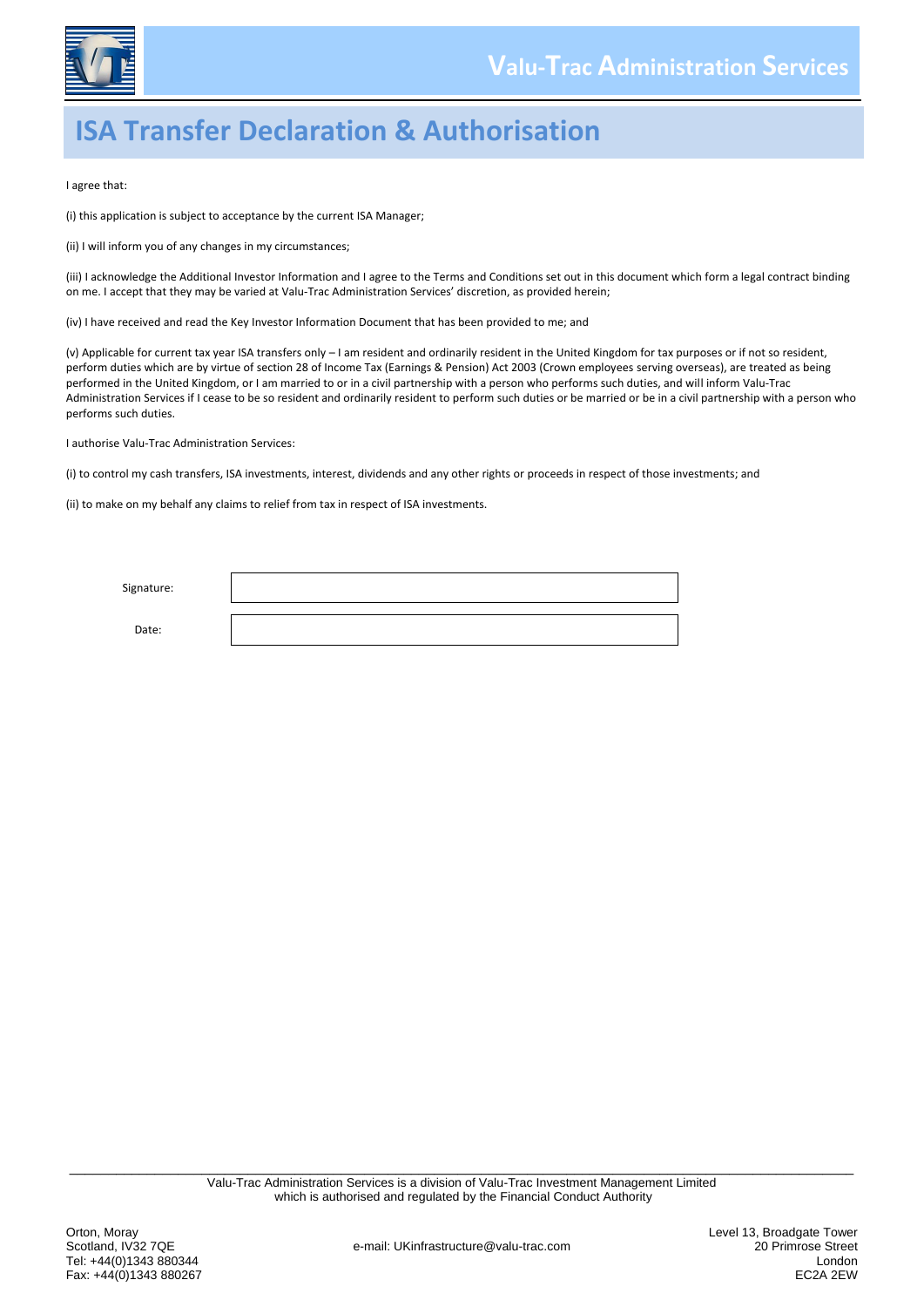

## **Valu-Trac Administration Services**

# **ISA Transfer Authority**

| Transfer Authority (to be completed by the ISA investor)                                                                                                                                                                                                                                                                                                                                                                                                                                                                                                                                                                                                                                                               |                                                                        |                                                      |  |  |
|------------------------------------------------------------------------------------------------------------------------------------------------------------------------------------------------------------------------------------------------------------------------------------------------------------------------------------------------------------------------------------------------------------------------------------------------------------------------------------------------------------------------------------------------------------------------------------------------------------------------------------------------------------------------------------------------------------------------|------------------------------------------------------------------------|------------------------------------------------------|--|--|
| To the existing ISA Manager:                                                                                                                                                                                                                                                                                                                                                                                                                                                                                                                                                                                                                                                                                           | ISA Plan Reference Number(s)                                           | <b>Transfer Amount</b><br>Percentage<br>or           |  |  |
|                                                                                                                                                                                                                                                                                                                                                                                                                                                                                                                                                                                                                                                                                                                        |                                                                        | £<br>%                                               |  |  |
|                                                                                                                                                                                                                                                                                                                                                                                                                                                                                                                                                                                                                                                                                                                        |                                                                        | £<br>℅                                               |  |  |
| Address:                                                                                                                                                                                                                                                                                                                                                                                                                                                                                                                                                                                                                                                                                                               |                                                                        |                                                      |  |  |
|                                                                                                                                                                                                                                                                                                                                                                                                                                                                                                                                                                                                                                                                                                                        |                                                                        |                                                      |  |  |
|                                                                                                                                                                                                                                                                                                                                                                                                                                                                                                                                                                                                                                                                                                                        | Apply the proceeds of the ISA transfer(s) to (insert sub-funds below): |                                                      |  |  |
| Postcode:                                                                                                                                                                                                                                                                                                                                                                                                                                                                                                                                                                                                                                                                                                              |                                                                        |                                                      |  |  |
| I authorise my existing ISA Manager (as specified above) to transfer the ISA (account number above) to Valu-Trac Administration Services. I authorise my<br>existing ISA Manager to provide Valu-Trac Administration Services with any information, written or non-written, concerning the ISA and to accept any<br>instructions from them relating to the ISA being transferred.<br>Where a period of notice is required for closure/part transfer of the existing ISA, I give my consent to either: (ISA investor to tick as appropriate)<br>1. serve the full notice period before this instruction can be processed;<br>OR<br>2. proceed immediately with the transfer and any consequential which may be applied. |                                                                        |                                                      |  |  |
| Name:                                                                                                                                                                                                                                                                                                                                                                                                                                                                                                                                                                                                                                                                                                                  |                                                                        |                                                      |  |  |
| Signature:                                                                                                                                                                                                                                                                                                                                                                                                                                                                                                                                                                                                                                                                                                             |                                                                        | Date:                                                |  |  |
| Transfer Authority (to be completed by the ISA investor)                                                                                                                                                                                                                                                                                                                                                                                                                                                                                                                                                                                                                                                               |                                                                        |                                                      |  |  |
| To the existing ISA Manager:                                                                                                                                                                                                                                                                                                                                                                                                                                                                                                                                                                                                                                                                                           | ISA Plan Reference Number(s)                                           | <b>Transfer Amount</b><br>Percentage<br>or           |  |  |
|                                                                                                                                                                                                                                                                                                                                                                                                                                                                                                                                                                                                                                                                                                                        |                                                                        | £<br>%                                               |  |  |
| Address:                                                                                                                                                                                                                                                                                                                                                                                                                                                                                                                                                                                                                                                                                                               |                                                                        | £<br>℅                                               |  |  |
|                                                                                                                                                                                                                                                                                                                                                                                                                                                                                                                                                                                                                                                                                                                        |                                                                        |                                                      |  |  |
| Postcode:                                                                                                                                                                                                                                                                                                                                                                                                                                                                                                                                                                                                                                                                                                              | Apply the proceeds of the ISA transfer(s) to (insert sub-funds below): |                                                      |  |  |
| I authorise my existing ISA Manager (as specified above) to transfer the ISA (account number above) to Valu-Trac Administration Services. I authorise my<br>existing ISA Manager to provide Valu-Trac Administration Services with any information, written or non-written, concerning the ISA and to accept any<br>instructions from them relating to the ISA being transferred.<br>Where a period of notice is required for closure/part transfer of the existing ISA, I give my consent to either: (ISA investor to tick as appropriate)<br>1. serve the full notice period before this instruction can be processed;<br>OR<br>2. proceed immediately with the transfer and any consequential which may be applied. |                                                                        |                                                      |  |  |
| Name:                                                                                                                                                                                                                                                                                                                                                                                                                                                                                                                                                                                                                                                                                                                  |                                                                        |                                                      |  |  |
| Signature:                                                                                                                                                                                                                                                                                                                                                                                                                                                                                                                                                                                                                                                                                                             |                                                                        | Date:                                                |  |  |
| Transfer Authority (to be completed by the ISA investor)                                                                                                                                                                                                                                                                                                                                                                                                                                                                                                                                                                                                                                                               |                                                                        |                                                      |  |  |
| To the existing ISA Manager:                                                                                                                                                                                                                                                                                                                                                                                                                                                                                                                                                                                                                                                                                           | ISA Plan Reference Number(s)                                           | <b>Transfer Amount</b><br>Percentage<br>or<br>£<br>% |  |  |
| Address:                                                                                                                                                                                                                                                                                                                                                                                                                                                                                                                                                                                                                                                                                                               |                                                                        | £<br>%                                               |  |  |
|                                                                                                                                                                                                                                                                                                                                                                                                                                                                                                                                                                                                                                                                                                                        |                                                                        |                                                      |  |  |
|                                                                                                                                                                                                                                                                                                                                                                                                                                                                                                                                                                                                                                                                                                                        |                                                                        |                                                      |  |  |
|                                                                                                                                                                                                                                                                                                                                                                                                                                                                                                                                                                                                                                                                                                                        | Apply the proceeds of the ISA transfer(s) to (insert sub-funds below): |                                                      |  |  |
| Postcode:                                                                                                                                                                                                                                                                                                                                                                                                                                                                                                                                                                                                                                                                                                              |                                                                        |                                                      |  |  |
| I authorise my existing ISA Manager (as specified above) to transfer the ISA (account number above) to Valu-Trac Administration Services. I authorise my<br>existing ISA Manager to provide Valu-Trac Administration Services with any information, written or non-written, concerning the ISA and to accept any<br>instructions from them relating to the ISA being transferred.<br>Where a period of notice is required for closure/part transfer of the existing ISA, I give my consent to either: (ISA investor to tick as appropriate)<br>1. serve the full notice period before this instruction can be processed;<br>OR                                                                                         |                                                                        |                                                      |  |  |
| 2. proceed immediately with the transfer and any consequential which may be applied.                                                                                                                                                                                                                                                                                                                                                                                                                                                                                                                                                                                                                                   |                                                                        |                                                      |  |  |
| Name:<br>Signature:                                                                                                                                                                                                                                                                                                                                                                                                                                                                                                                                                                                                                                                                                                    |                                                                        | Date:                                                |  |  |
|                                                                                                                                                                                                                                                                                                                                                                                                                                                                                                                                                                                                                                                                                                                        |                                                                        |                                                      |  |  |

\_\_\_\_\_\_\_\_\_\_\_\_\_\_\_\_\_\_\_\_\_\_\_\_\_\_\_\_\_\_\_\_\_\_\_\_\_\_\_\_\_\_\_\_\_\_\_\_\_\_\_\_\_\_\_\_\_\_\_\_\_\_\_\_\_\_\_\_\_\_\_\_\_\_\_\_\_\_\_\_\_\_\_\_\_\_\_\_\_\_\_\_\_\_\_\_\_\_\_\_\_ Valu-Trac Administration Services is a division of Valu-Trac Investment Management Limited which is authorised and regulated by the Financial Conduct Authority

e-mail: UKinfrastructure@valu-trac.com 20 Primrose Street<br>London 20 Primrose Street<br>EC2A 2EW Tel: +44(0)1343 880344 London Fax: +44(0)1343 880267 EC2A 2EW